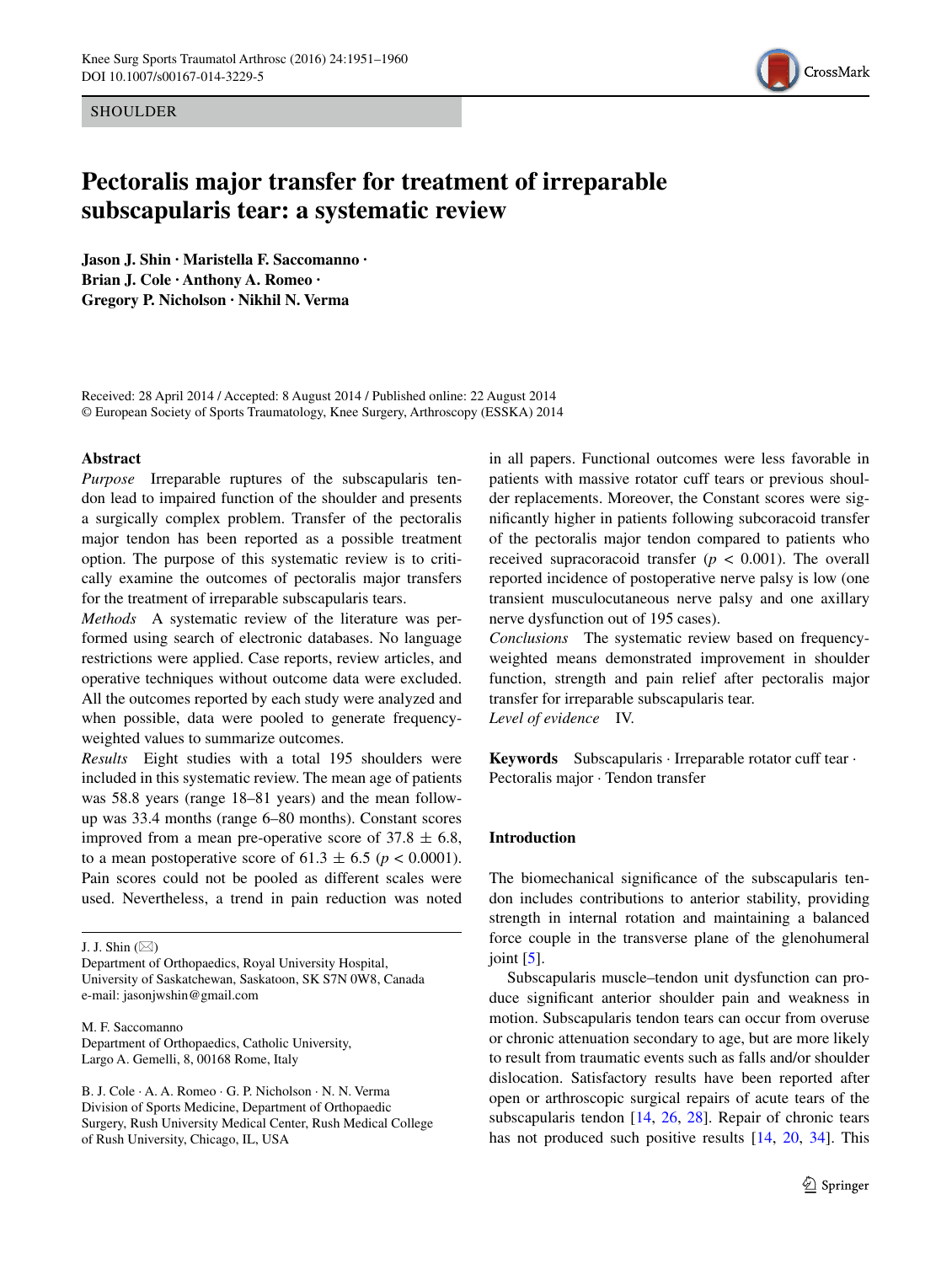poses a surgical challenge as subscapularis tendon tears are often missed early in the course of treatment because patients lack the classic rotator cuff symptoms [6]. Additionally, diagnosis may be delayed as preoperative magnetic resonance evaluation of subscapularis has low sensitivity [1, 2]. Such degenerative subscapularis tears are usually found in patients older than 40 years of age and may also be accompanied by supraspinatus tears [3]. If atrophy, fatty infiltration or considerable retraction is present, direct repair is especially prone to failure and the poor quality of the rotator cuff in these ruptures often does not allow for direct tendon-to-bone reconstruction [3, 16, 20].

First described in 1997 by Wirth and Rockwood [38], the transfer of the pectoralis major tendon has been described as a salvage procedure in the treatment of irreparable subscapularis tears. Subsequent reported outcomes have been few and involved small series with variable results. Theoretical advantages of pectoralis major transfer procedure have been reported. Biomechanically, pectoralis major transfer partially restores the function of the subscapularis by recreating the anterior force couple and subsequently exerts an internal rotation centering force on the glenohumeral joint. As demonstrated by Burkhart [5], the improved balance in the force coupling plane is critical in providing a balanced fulcrum and allows the deltoid to effectively contribute to shoulder elevation. Furthermore, because the function of the pectoralis and subscapularis tendons is similar, biofeedback programs and retraining are minimized in the rehabilitation process [30].

The purpose of this study was to systematically review the literature and consolidate the existing evidence on the outcomes of pectoralis major transfers for the treatment of irreparable subscapularis tears. Three specific aims were to:

- 1. Evaluate functional outcomes, strength, pain relief and range of motion after pectoralis major tendon transfer for irreparable subscapularis cuff tears.
- 2. Appraise predictive factors which lead to a successful outcome.
- 3. Assess the complications following this procedure.

The hypothesis was that patients would have improvement in shoulder pain and function after undergoing transfer of pectoralis major for irreparable subscapularis tears.

# **Materials and methods**

A systematic review was conducted according to the Preferred Reporting Items for Systematic reviews and Meta-Analyses (PRISMA) guidelines without a formal protocol or registration number [29] Two authors searched the Medline and EMBASE electronic databases to identify studies

which reported outcomes following pectoralis major transfer for irreparable subscapularis tendon.

Literature search was performed on October 15, 2013, without applying language or time restriction. The primary outcome measure of this review was functional outcome based on a validated shoulder function score—the Constant score [8, 9]. Other outcome measures of this review were validated subjective and objective functional outcome scores, clinical evaluation, pain, strength, subjective shoulder value, radiological findings, and complications (including rate of infection, re-tear and revision). To prevent missing relevant studies, the following general search terms were used: irreparable subscapularis, muscle transfer shoulder, tendon transfer shoulder, and pectoralis major transfer shoulder. No filters or clinical queries were used, generating a sensitive search.

Patients of all ages who underwent pectoralis major transfer for irreparable subscapularis tears were included, while (1) case reports, (2) review articles, (3) operative technique articles without outcome data, and (4) anatomic/ biomechanical studies were excluded. Only studies published in peer reviewed journals were included.

Potentially relevant studies were assessed and consensus regarding which studies to include was determined through discussion. References of the applicable studies and review articles were manually cross-referenced for completeness. No attempt was made to contact the authors of studies for raw or missing data.

Two reviewers independently extracted available data from all eligible studies using a piloted form. Information gathered included study characteristics such as level of evidence (LOE), number of patients, duration of follow-up, and patient profile including age, sex, arm dominance, and prior surgeries. Collected surgical details included technique and associated procedures. Postoperative rehabilitation protocol was also noted. Clinical outcome data including functional outcome scores, postoperative range of motion, patient satisfaction, imaging outcomes, and complications were obtained from the studies.

Study methodological quality was evaluated with the Modified Coleman Methodolgy Score (MCMS), [7] which has been used in previous orthopedic and shoulder publications [17, 19]. The MCMS score is a sum of fifteen components, with a scaled potential score between 0 and 100, (excellent, 85–100; good, 70–84; fair, 55–69; and poor, <55) assessing the quality of reporting.

## Statistical analysis

Comparable outcome data from individual studies were pooled to generate summary outcomes reported as frequency-weighted values (weighted mean and standard deviation). Number of shoulders in individual studies were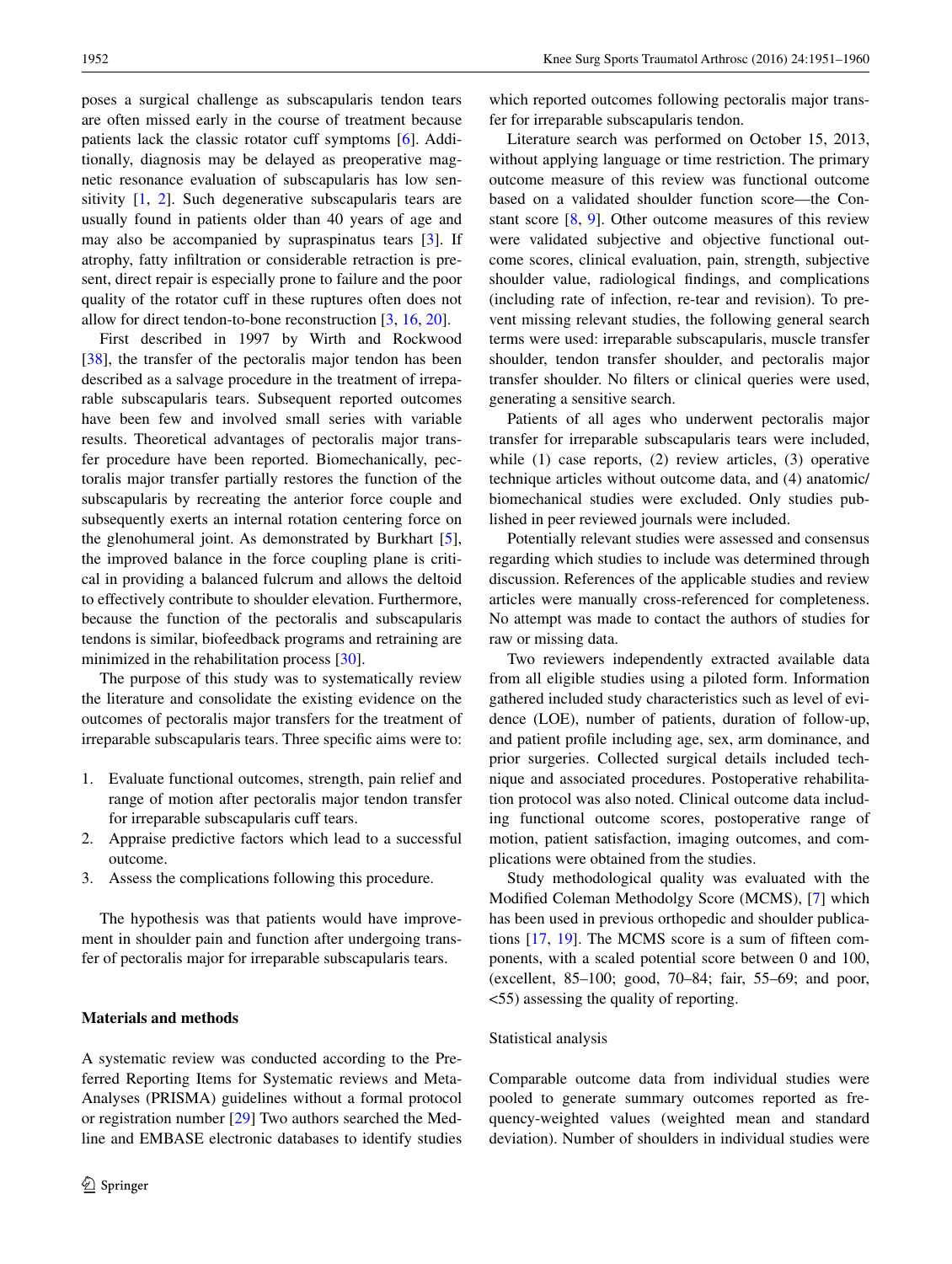used to determine the weight of reported outcomes and used to calculate the weighted values. A paired *t* test was used for continuous data and a Wilcoxon signed-rank test was used for categorical data. Statistical analysis was performed using GraphPad (version 5.01, GraphPad software, San Diego, California). Treatment effect was defined as significant if  $p < 0.05$ .

# **Results**

Using the search strategy described previously, we obtained 726 unique articles from MEDLINE and EMBASE. A total 602 studies were excluded based on title, and additional 114 studies were excluded after reviewing the abstract. Two additional studies were excluded based on review of the full text. Eight studies were included in the review (Fig. 1): 6 studies were published in English, 1 was published in German and English and 1 in French. It was not possible to read the full text of the French study. However, taking into account, the small number of studies available on this topic, we included the results from the detailed abstract of the French study which was reported in English. No additional studies were identified from the references.

Of the eight studies included in the systematic review, one study was published as Level II [22], one as Level III [27] and six studies were published as Level IV  $[11-13, 12]$ 18, 32, 36]. All the included studies were retrospective in nature. The studies were published between the years 2000 and 2011. Study characteristics are summarized in Table 1. Based on a scaled maximum of 100, the mean overall study quality based on MCMS was 47.6 (range 33–58). No studies were considered good or excellent, one was considered fair, and seven were considered poor.

None of the studies included a control comparison group of patients treated without tendon transfer. Irreparable rupture of the subscapularis tendon was the only inclusion criteria well defined by each study. Patients affected by massive rotator cuff tear or instability, shoulder replacements and previous surgeries were also included. Traumatic and atraumatic tears were included. Only one study reported a preoperative MRI as inclusion criteria to document the state of the subscapularis tendon [22]. Two studies divided their patients into groups and performed subgroup analysis [11, 22]. The study by Jost et al. [22] divided their patients into three groups: Group 1 included those with an isolated subscapularis tendon tear, Group 2, those with a massive tear of subscapularis and a reparable supraspinatus tear, and Group 3, those with massive tear with an irreparable supraspinatus tear; the study by Elhassan et al. [11] divided the patients into three groups: Group 1, those with an isolated irreparable tear of the subscapularis tendon after failed instability surgery, Group 2, patients with rupture of



**Fig. 1** Flowchart

subscapularis following shoulder replacement, and Group 3, those with rupture of subscapularis associated with a massive rotator cuff tear. None of the studies included partial tears. One study [12] included only patients that underwent one or more previous surgeries.

Main characteristics of the included studies were the following: a total of 191 patients and 195 shoulders were reported at the baseline; the dominant arm was involved in 109 cases (53.4 %); the frequency-weighted mean age of the participants was  $58.8 \pm 7.6$  years (range 18–81); the frequency-weighted mean follow-up was  $33.4 \pm 11.0$  months (range 6–80).

## Surgical technique

Variations in surgical techniques, postoperative rehabilitation protocols, reported outcomes, and mean duration of follow-up are reported in Tables 1 and 2. Surgical technique was described in detail in each paper. Five papers  $[13, 18,$ 27, 32, 36] utilized the technique described by Resch et al. [32]. It is performed using the deltopectoral approach to expose the conjoint tendon and the tendon of the pectoralis major. The superior one-half to two-thirds of the pectoralis major tendon is detached from the humerus. The detached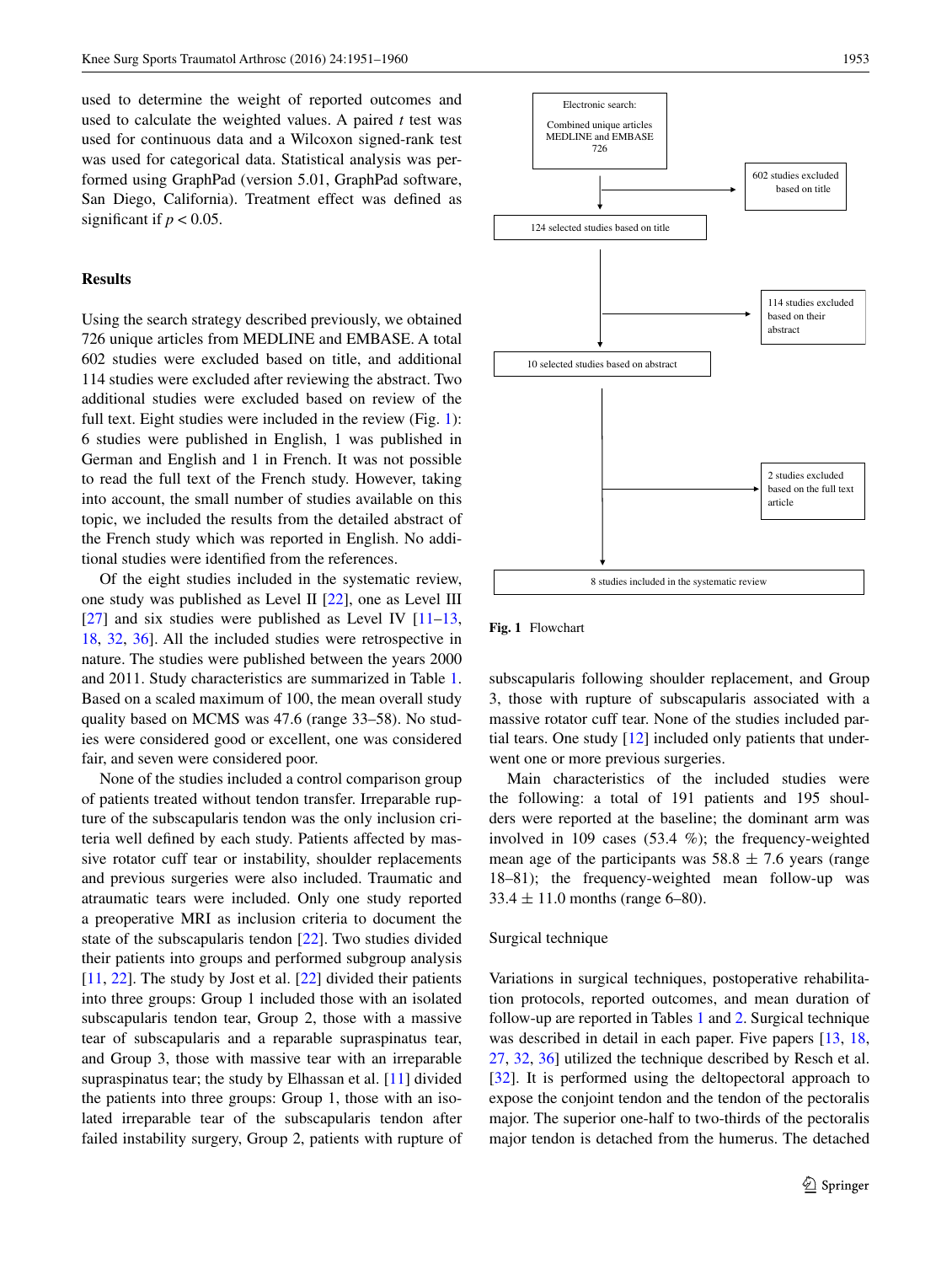| Table 1 Characteristics of included studies |                |                |             |                 |                                                                                                                                                                                           |                                                                                                              |                     |
|---------------------------------------------|----------------|----------------|-------------|-----------------|-------------------------------------------------------------------------------------------------------------------------------------------------------------------------------------------|--------------------------------------------------------------------------------------------------------------|---------------------|
| Study                                       | Sample size    |                | Male/female | Mean age (year) | Surgical technique                                                                                                                                                                        | Postoperative rehabilitation                                                                                 | E/U                 |
|                                             | Baseline       | Final          |             |                 |                                                                                                                                                                                           |                                                                                                              |                     |
| Vidil et al. [36]                           | 5              | 5              | ž           | 54              | Attached to LT with transosseous sutures<br>Transfer clavicular portion of PecM                                                                                                           | 2 months: active contractions<br>Few days postoperative:<br>AROM + PROM                                      | $\overline{0}$      |
| Resch et al. [32]                           | $\overline{c}$ | $\overline{c}$ | 10/2        | 65              | Attached to LT with transosseous sutures<br>Transfer clavicular portion of PecM<br>Passed behind conjoined tendon                                                                         | Postop: sling and PROM<br>(ER limited to neutral)<br>12 weeks: full loading<br>6 weeks: AROM                 | 28                  |
| Galatz et al. [12]                          | $\overline{4}$ | $\overline{4}$ | 11/3        | 67.5            | Attached to GT with transosseous sutures<br>Transfer entire PecM passed behind<br>conjoined tendon                                                                                        | Postop: immobilization in abduction,<br>6 weeks: passive ROM (ER limited<br>to 10°-20°) 12 weeks: active ROM | 17.5                |
| Jost et al. $[22]$                          | 28 (30)        | 28 (30)        | 26/2        | 53              | Attached to GT with transosseous sutures<br>Behind conjoined tendon<br>Transfer entire PecM                                                                                               | 12 weeks: AROM and load bearing<br>Postop: Immobilized in abduction<br>6 weeks: PROM                         | 32                  |
| Hackl et al. [8]                            | 25             | 23             | 19/6        |                 | Attached to LT with transosseous sutures<br>Transfer superior 1/2-2/3rd PecM<br>Behind conjoined tendon                                                                                   | Postop: sling + PROM (no ER)<br>12 weeks: full load<br>7 weeks: AROM                                         | $\overline{0}$      |
| ElHassan et al. [11]                        | $30\,$         | $30\,$         | 18/12       | 55<br>37<br>58  | Passed superficial to conjoined tendon<br>Attached to GT with transosseous<br>Transfer sternal portion of PecM<br>sutures or bone anchors                                                 | 4 months: strengthening<br>Postop: sling 6 weeks:<br>$PROM + AROM$                                           | $\frac{1}{2}$<br>57 |
| Gavrillidis et al. [13]                     | 15             | 15             |             |                 | Attached to LT with suture anchors<br>Transfer clavicular part of PecM<br>Behind conjoined tendon                                                                                         | 12 weeks: strengthening started<br>Postop: sling in abduction for<br>3 weeks + PROM<br>6 weeks: AROM         | 57                  |
| Lederer et al. [27]                         | 62(64)         | 53 (54)        | 40/13       | 63              | Attached to LT with transosseous sutures<br>With or without adherent bone chip<br>Transfer two-thirds of PecM<br>Behind conjoined tendon                                                  | Postop: sling immobilization +<br>3 months: strengthening<br>PROM (restricted ER)<br>6 weeks: AROM           | 35                  |
| range of motion                             |                |                |             |                 | AROM active range of motion, ER external rotation, F/U follow-up, GT greater tuberosity, IR internal rotation, LT lesser tuberosity, NR not reported, PecM Pectoralis major, PROM passive |                                                                                                              |                     |

 $\underline{\textcircled{\tiny 2}}$  Springer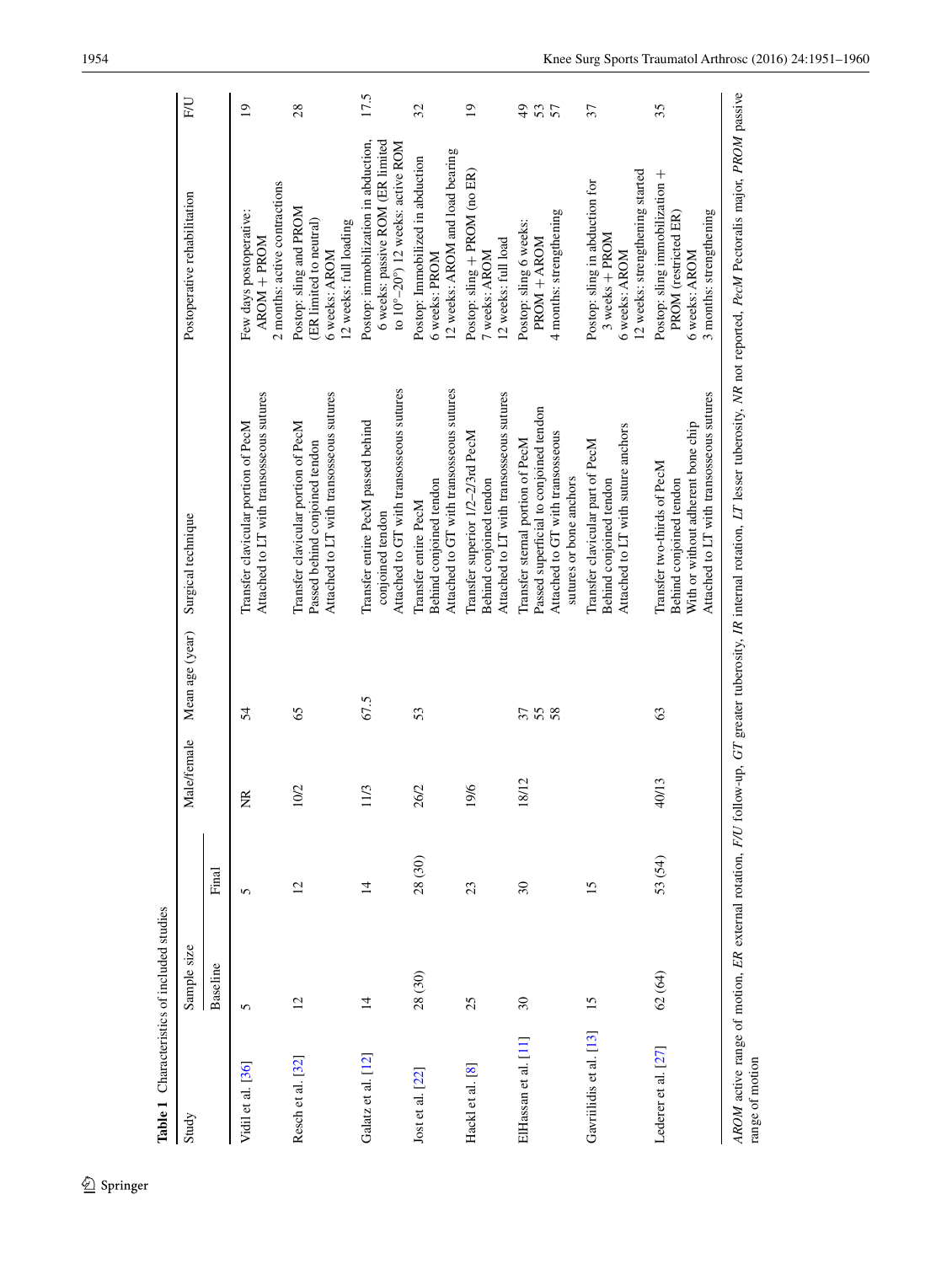|  | <b>Table 2</b> Postoperative subjective shoulder outcomes and complication |  |  |  |  |
|--|----------------------------------------------------------------------------|--|--|--|--|
|--|----------------------------------------------------------------------------|--|--|--|--|

| Study                     | Constant                               | <b>ASES</b> | <b>SST</b> | SSV | VAS for Pain                                     | Complication                                                                                                                                                           |
|---------------------------|----------------------------------------|-------------|------------|-----|--------------------------------------------------|------------------------------------------------------------------------------------------------------------------------------------------------------------------------|
| Vidil et al. $[36]$       | 27.5                                   |             |            |     |                                                  |                                                                                                                                                                        |
| Resch et al. $[32]$       | 54.4                                   |             |            | 63  | 9.6 of 15                                        |                                                                                                                                                                        |
| Galatz et al. [12]        |                                        | 47.7        |            |     | 3.2 of 10                                        | 1 transient MC neuropraxia<br>1 re-rupture of transferred tendon                                                                                                       |
| Jost et al. $[22]$        | 62                                     |             |            | 55  | 9 of 15                                          | 2 ruptures of transferred tendon<br>1 rupture of supraspinatus/infraspinatus<br>1 infection<br>1 DVT<br>1 mechanical conflict of coracoid process<br>with humeral head |
| Hackl et al. [18]         | 68                                     |             |            |     |                                                  |                                                                                                                                                                        |
| ElHassan et al. $[11]$    | $(1)$ 60.8<br>$(2)$ 41.9<br>$(3)$ 52.3 |             |            |     | Out of 10<br>$(1)$ 3.8<br>$(2)$ 6.1<br>$(3)$ 4.2 | 1 axillary nerve dysfunction<br>1 deep infection<br>13 failures                                                                                                        |
| Gavrillidis et al. $[13]$ | 68.17                                  |             |            |     | 14.0 of 15                                       | 2 hematoma<br>1 cuff tear arthropathy<br>2 re-rupture                                                                                                                  |
| Lederer et al. $[27]$     | 63.4                                   |             | 9 of 12    |     | 4 of 10                                          | 7 re-rupture                                                                                                                                                           |

*ASES* American Shoulder and Elbow Surgeons score, *DVT* deep vein thrombosis, *MC* Musculocutaneous, *SST* Simple shoulder test, *SSV* Subjective shoulder value, *VAS* visual analog scale

portion is then split by blunt dissection and the clavicular portion is transferred deep to the coracoid between the conjoint tendon and the musculocutaneous nerve. The tendon is attached to the lesser tuberosity with transosseous nonabsorbable sutures. A modified version of the Resch technique [32] was used by the remaining three papers [11, 12, 22], and their description can be found in Table 1.

## Post operative rehabilitation

A majority of the studies used postoperative sling immobilization for 6 weeks [11, 12, 18, 22, 32, 36]. Lederer et al. [27] utilized 4 weeks, while Gavriilidis et al. [13] reported 3 weeks in a sling with 15° of abduction with a pillow. Passive range of motion was started within 1–3 days after surgery in all but one study  $[11, 13, 22, 27, 32, 36]$ . Galatz et al. [12] utilized a prolonged immobilization therapy to allow scarring with the humeral head in a captured position under the acromion to prevent antero-superior subluxation. All studies allowed active range of motion between 6 and 8 weeks postoperatively.

## Functional outcome scores

Eleven patients (5.5 %) were lost at follow-up, leaving 180 patients and 183 shoulders for the final analysis. Function was evaluated using the following scores: Constant Score, American Shoulder and Elbow Surgeons (ASES) Score [33], Simple Shoulder Test (SST) [15], subjective shoulder value (SSV) [23], and pain score (Table 2). All but one study [12] reported Constant scores. Patients had a frequency-weighted mean Constant pre- and postoperative score of 37.8  $\pm$  6.8 and 61.3  $\pm$  6.5, respectively,  $(p < 0.001)$ . Only Galatz et al. [12] reported ASES score and reported an improvement from a mean of 27.2 (range 10–56) to 47.7 (range 10–80) post treatment. Lederder et al. [27] reported improvement in SST from mean of 6 (range 2–9) to 9 (range 2–12) ( $p = 0.01$ ). Patient satisfaction through SSV was reported by two studies [22, 32]. The frequency-weighted mean SSV was  $22.0 \pm 1.4$  preoperatively and  $57.3 \pm 3.7$  postoperatively ( $p < 0.0001$ ). Six studies [11–13, 22, 27, 32] reported significant improvement in pain, but because of variable reporting scales, we were unable to pool the data.

## Clinical examination

#### *Range of motion*

Five studies [12, 13, 22, 27, 32] reported changes in range of motion. Frequency-weighted mean in forward elevation preoperatively was  $102.3 \pm 40.3$  compared to postoperatively,  $130.3 \pm 25.9$  ( $p < 0.0001$ ). Abduction improved from 108.1  $\pm$  14.4 preoperatively to 135.4  $\pm$  14.2 postoperatively,  $(p < 0.0001)$ . Four studies reported external rotation at the side [12, 22, 27, 32]. External rotation was reduced significantly from  $55.6 \pm 14.2$  preoperatively to 44.7  $\pm$  8.8 postoperatively, ( $p < 0.001$ ). Only one study [13] reported changes in internal rotation from  $76.7 \pm 18.3$ preoperatively to 78.0  $\pm$  18.2 postoperatively.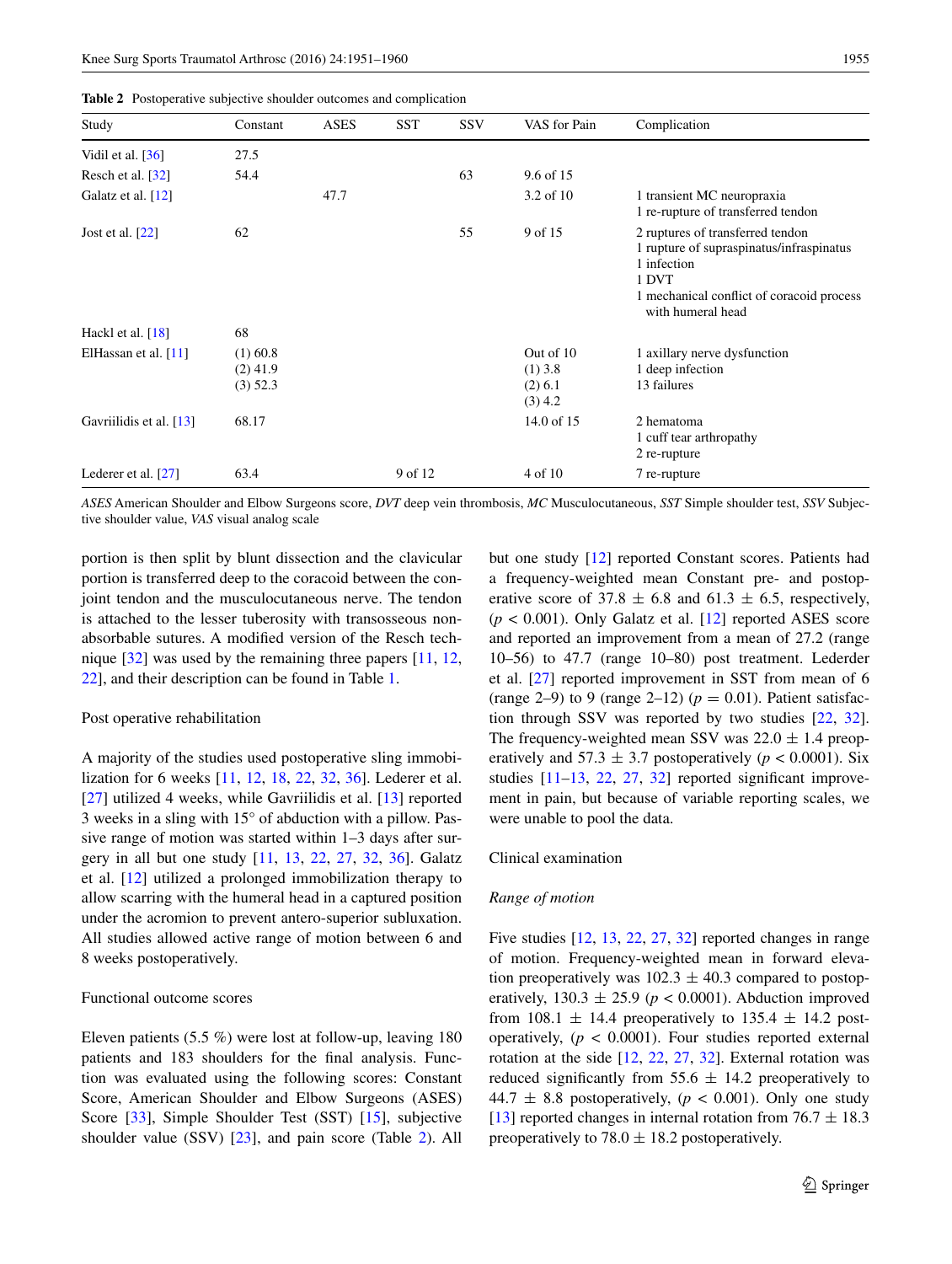#### *Strength*

Although strength evaluation is part of the Constant score, only two studies specifically reported strength [22, 27]. Lederer et al. [27] reported postoperative internal rotation strength of 6.8 kg (range 2–13 kg). Jost et al. [22] reported significant improvement between preoperative and postoperative strength in abduction,  $1.8 \pm 1.8$  kg to  $3.6 \pm 2.8$ , respectively ( $p = 0.001$ ).

# *Special tests for subscapularis function*

In five studies  $[13, 22, 27, 32, 36]$  that reported lift-off test, all 126 patients had positive test preoperatively and 56 (44.4 %) patients remained positive post surgically. Difference was not statistically significant ( $p = 0.06$ ). Two studies [27, 36] reported pre and postoperative belly press test. Sixty-one patients had positive belly press test preoperatively compared to 30 (49.2 %) postoperatively  $(p = 0.47)$ .

## *Pectoralis major transfer after shoulder arthroplasty*

Although three studies [11, 12, 18, 36] reported having patients who previously had either hemi- or total shoulder arthroplasty, we were unable to pool the data and provide a subgroup analysis as only one study [11] separately reported functional outcomes in these patients. Among eight patients who previously had shoulder arthroplasty (three hemi and five total shoulder arthroplasties), Elhassan et al. [11] reported minimal improvement in mean Constant score (32.9–41.9,  $p = 0.7$ ) and visual analog pain scale  $(7.8-6.1, p = 0.7)$  after pectoralis major transfer. At last follow-up, the belly press test was positive in all eight patients.

# *Functional outcomes: pectoralis major transfer over versus under conjoint*

In five studies [12, 13, 18, 27, 32], the pectoralis major tendon was routed deep to the conjoint tendon, two studies [11, 22] reported passing the tendon superficial to the conjoint and one study [36] did not describe their specific technique. Of these seven [12, 13, 18, 22, 27, 32] studies, six [13, 18, 22, 27, 32] used Constant outcome scores and reported weighted average preoperative scores of  $38.8 \pm 8.4$  in the subcoracoid transfer group and  $38.2 \pm 5.4$  in the supracoracoid transfer group  $(p = 0.581)$ . Frequency-weighted mean postoperative Constant score of  $63.0 \pm 4.0$  in the under group was significantly higher than the over group score of  $57.3 \pm 7.0$  $(p < 0.001)$ , although given the small difference, clinical significance is not likely.

## Imaging outcomes

Six studies reported imaging outcomes at follow-up using X-ray, ultrasonography (U/S), computer topography (CT) scan, and magnetic resonance imaging (MRI) (Table 3) [11, 13, 22, 27, 32, 36]. Numerous imaging modalities and inconsistent reporting across studies did not allow for pooling of data or summarizing of the imaging outcomes.

## Complications and subsequent surgeries

The papers reported the following major and minor complications: one permanent axillary nerve dysfunction (0.5 %), one transient musculocutaneous nerve neuropraxia (0.5 %), two deep infections (1 %) requiring surgery, twenty-five reruptures of transferred pectoralis major(12.8 %), one deep venous thrombosis of the axillary vein (0.5 %) treated with oral anticoagulants without sequelae, two hematomas (1 %) and one cuff tear arthropathy  $(0.5 \%)$  (Table 2)  $[11–13, 22]$ .

Only Elhassan et al. [11] reported the management of failed transfers. In the instability group, out of three failures, one patient underwent a revision of the fixation of the transfer and two additional patients underwent glenohumeral fusion. In the arthroplasty group, out of six total failures, one patient underwent hardware removal and antibiotic impregnated cement spacer insertion, one patient was converted to a reverse implant, one patient underwent a revision total shoulder arthroplasty, one patient underwent a revision through a teres major transfer and the last two patients did not have any further surgeries. All patients that underwent subsequent surgeries experienced considerable relief in pain, but minimal functional improvement. In the rotator cuff group, none of the patients underwent further surgery.

# **Discussion**

The most important findings of the present systematic review were considerable pain relief, significant improvement in strength, increased forward elevation and decrease in external rotation after pectoralis major transfer. Although patients had significant clinical improvement, the final frequency-weighted mean Constant score was 61.26, highlighting the salvage aspect of this procedure and suggesting that patients and surgeons should not expect a return to normal function.

In case of irreparable subscapularis tendon tears, despite severe shoulder functional limitations, the options for reconstruction are limited and the treatment depends on the patient's age and symptoms, as well as presence of glenohumeral osteoarthritis. Goals of the muscle transfer are pain relief, partial recovery of strength and modest improvement in range of motion. In such salvage cases,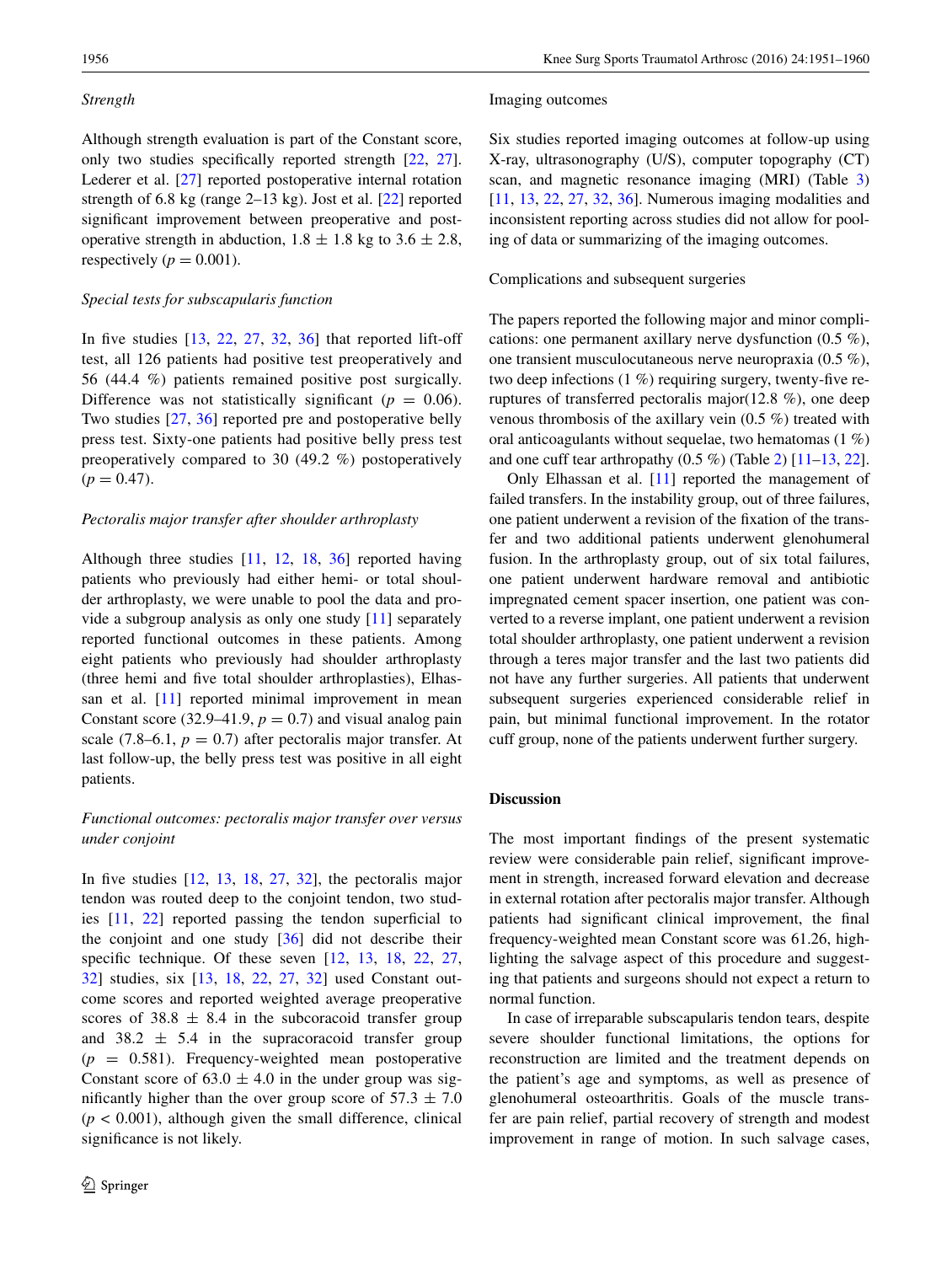**Table 3** Postoperative objective shoulder assessment and imaging studies

| Study                          | ROM $(^\circ)$ |            |       | Imaging                                    |                |                                                            |                                                                                                                                                  |  |
|--------------------------------|----------------|------------|-------|--------------------------------------------|----------------|------------------------------------------------------------|--------------------------------------------------------------------------------------------------------------------------------------------------|--|
|                                | FE             | <b>ABD</b> | ER    | Xray                                       | U/S            | CT                                                         | <b>MRI</b>                                                                                                                                       |  |
| Vidil et al. $[36]$            |                |            |       | Humeral head same as<br>preoperative films |                |                                                            |                                                                                                                                                  |  |
| Resch et al. $[32]$            | 129            | 113        | 30    |                                            | Intact for all |                                                            | Intact in 6 of 7 imaged                                                                                                                          |  |
| Galatz et al. [12]             | 60             |            | 28    |                                            |                |                                                            |                                                                                                                                                  |  |
| Jost et al. $[22]$             | 132            | 126        | 50    | Humeral head centered<br>in 25 of 30       |                |                                                            | Obtained in 29 of 30<br>2 ruptures of transferred<br>tendon<br>1 rupture of supraspinatus/<br>infraspinatus revealed<br>atrophy and degeneration |  |
| Hackl et al. [18]              |                |            |       |                                            |                |                                                            |                                                                                                                                                  |  |
| ElHassan et al. [11]           |                |            |       |                                            |                | $(1)$ 3 rupture of transfer<br>$(2)$ 6 rupture of transfer | $(3)$ 4 rupture of transfer<br>1 Goutallier stage III<br>3 Goutallier stage II                                                                   |  |
| Gavrillidis et al. [13] 149.33 |                | 135.33     |       |                                            |                |                                                            | 9 (70 $%$ ) intact<br>$2(15\%)$ intact but thin<br>$2(15%)$ avulsion                                                                             |  |
| Lederer et al. $[27]$          | 142.59         | 137.2      | 49.37 |                                            |                |                                                            | 52 of 54 MRI<br>42 intact, no atrophy<br>4 complete rupture<br>3 thin insufficient scar<br>3 intact with (Goutal-<br>$\text{lier} > \text{I}$ )  |  |

*ABD* abduction, *CT* computed tomography, *ER* external rotation, *FE* forward elevation, *MRI* magnetic resonance imaging, *ROM* range of motion, *U/S* ultrasound

pectoralis major tendon transfer has been considered a reliable option that may provide pain relief and improvement in patient reported outcome scores [13, 30, 37]. It is certainly an alternative option that can give acceptable results, although based on the results of this study, patients should be provided reasonable expectations regarding improvement, but not normalization, of shoulder function.

The pectoralis major muscle originates anterior to the chest wall, with the clavicular head originating from the medial half of the clavicle, while the sternocostal head originates from the sternum, the superior six ribs and the aponeurosis of the external oblique muscle. Clavicular and sternal heads both insert onto the lateral lip of the intertubercular groove of the proximal humerus [10]. The pectoralis major muscle transfer contracts in phase with the subscapularis, thus making it an appropriate substitute. Nevertheless, the subscapularis function cannot be restored completely [25]. The anatomic position of the periscapular muscles and the resulting force vectors in relation to the positions of the native rotator cuff muscles are not equivalent and this balance in the force couple is rarely achieved. As evidenced by the variations and modifications in technique [11, 12, 22, 32, 38], the ideal method for pectoralis major transfer has not been defined. Main differences between the described

techniques include: transferring the entire tendon versus splitting the tendon; and passing the pectoralis major over or under the conjoint tendon. Certain techniques may allow for improved glenohumeral kinematics and closer mimicking of the native function of the subscapularis. Wirth and Rockwood [38] described a split by using the superior 2.5–3 cm of the pectoralis major tendon. This technique was later modified by Resch et al. [32], in which the split pectoralis tendon was routed deep to the conjoined tendon, reproducing a more subscapularis-like vector. In a cadaveric biomechanical analysis, Konrad et al. [25] demonstrated that kinematics of the glenohumeral joint was restored to values closer to those of the intact shoulder when the pectoralis major tendon was routed underneath the conjoint tendon. Compared to passing the tendon over the conjoint tendon [22], the Konrad et al. [25] theorized that the line of action is closer to that of the subscapularis when it is passed underneath. Furthermore, routing the pectoralis tendon deep to the conjoint tendon has an additional advantage of providing an anterior buttress between the coracoid process and the humeral head, as well as a dynamic transfer to restore balance to the anterior– posterior force couple [21]. Such theoretical advantages may explain the clinical results of this systematic review, where the Constant score in the subcoracoid transfer group was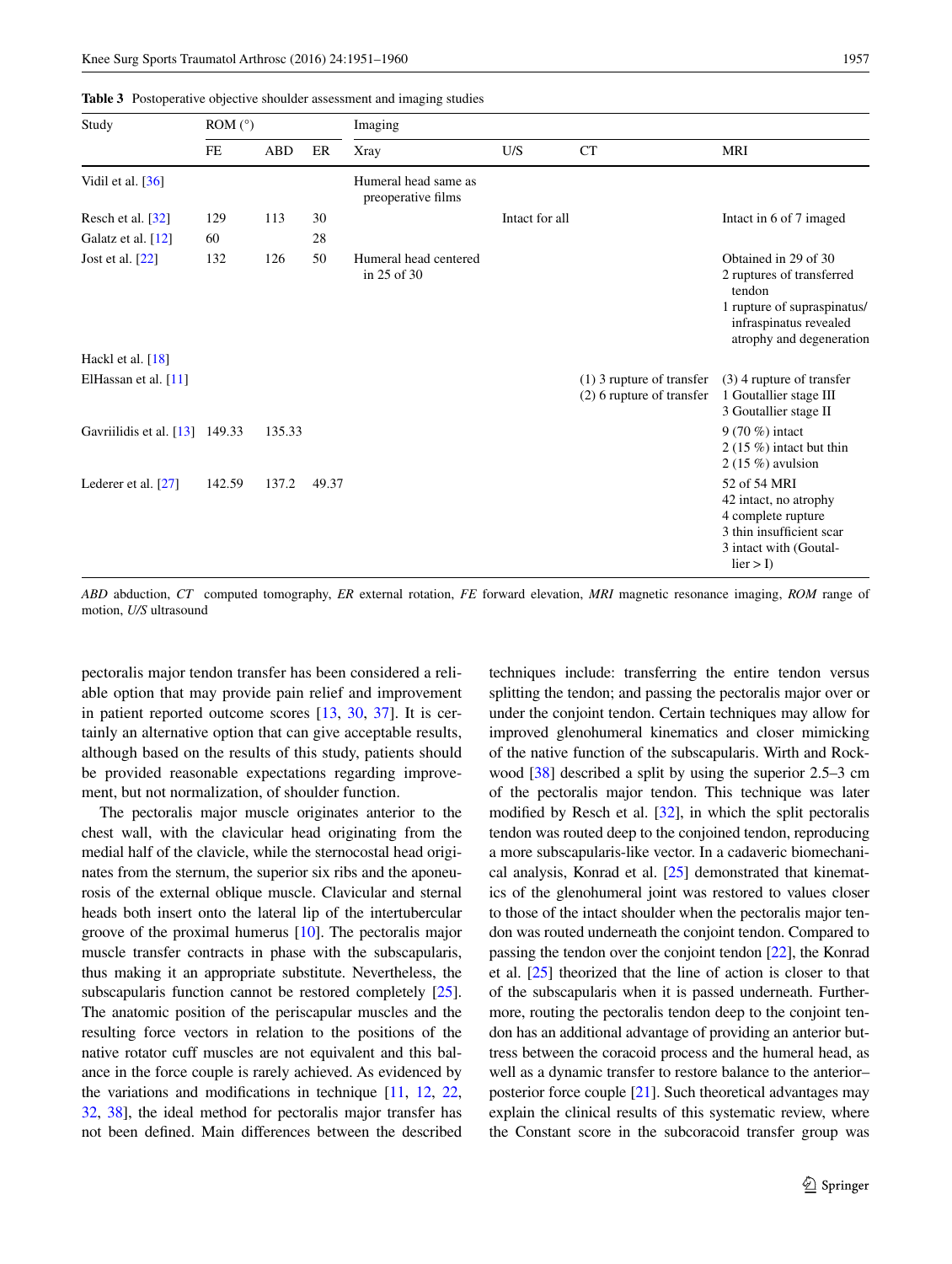significantly higher than the supracoracoid transfer group score. However, the number of transfers above the coracoid were small, and the difference is not likely clinically significant. Further study is necessary in this regard. The use of the superior as well as the inferior part of the pectoralis major transfer has been described. As suggested by Jennings et al. [21], using the superior aspect of the tendon may be less efficient in providing the inferior vector which is required to counteract the superior pull of the deltoid. In a cadaveric study, the authors reported that the length and width of the inferior tendon is sufficient to be used in transfers without undue tension and/or neural damage.

Although uncommon and possibly underreported, musculocutaneous nerve injury, is certainly one of the major complications that may be encountered secondary to compression or traction when passing a bulky tendon deep to the coracoid [12, 21]. Despite biomechanical advantages, the anatomical variability in the path of the musculocutaneous nerve poses a challenge in transferring the pectoralis major tendon underneath the conjoint tendon. In an anatomical study, Klepps et al. [24] suggested that protection of the musculocutaneous nerve can be achieved by a split pectoralis major transfer, release of the proximal musculocutaneous branches, or debulking of the pectoralis major muscle. Recently, Ruiz-Iban et al. [35], after dissecting 52 cadaveric shoulders, noted that in 31 % of cases, the transferred tendon and the musculocutaneous nerve came into contact and in another 21 % of cases, there was insufficient space between the coracoid and the branches of the musculocutaneous nerve to allow pectoralis major muscle transfer. Therefore, the authors of the study confirmed previous results and suggested identifying the nerve and its branches in order to safely pass the muscle underneath the coracoid.

In a case report by Owens et al. [31], despite utilizing the split technique by transferring 25 % of the pectoralis major tendon, postoperatively, the patient experienced symptoms of acute brachial plexus compression. This case report highlights the potential for nerve compression even with split transfer. At the end of the case, the nerve must always be palpated with the index finger and, if there is too much tension on the nerve, the diameter of the muscle belly must be reduced [32]. In the present cohort of 195 shoulders, only one patient experienced transient musculocutaneous nerve palsy [12] and one patient experienced axillary nerve dysfunction [11]. Lederer et al. [27] reported that "the risk of injury to the musculocutaneous nerve is low when the appropriate technique is used for careful blunt preparation."

Specific preoperative factors were noted to influence overall outcome [11, 22]: associated tears and previous arthroplasty procedures. Evidence seems to suggest that pectoralis major transfer for isolated subscapularis tears results in significantly better outcome compared to transfer associated to massive rotator cuff tears. In the setting of massive rotator cuff tears, if the supraspinatus tendon could be repaired in combination with pectoralis major transfer, the results are significantly better than in irreparable supraspinatus tendon [22]. Moreover, in patients with centered glenohumeral joint and isolated subscapularis insufficiency, improvement in pain and function can be expected with pectoralis major transfer. The transfer is more likely to fail, if preoperatively the shoulder is subluxed or there is advanced fatty infiltration of the supraspinatus and infraspinatus [11]. Rupture of the subscapularis tendon is an encountered complication of shoulder replacement [4] and may result in pain, weakness, and instability. Three of the selected studies included arthroplasty patients, and the results of pectoralis major transfer were poorer with high rate of complication in this group [11, 12, 36]. In older patients with massive cuff insufficiency and concomitant glenohumeral joint arthritis or subscapularis insufficiency after total shoulder replacement, reverse total shoulder arthroplasty is certainly the most appropriate option to manage. However, in active younger patients, pectoralis major transfer may be a viable option to delay a reverse shoulder arthroplasty.

The present systematic review has several limitations. Most of the limitations were secondary to the low methodological quality of the studies. All studies were retrospective and did not provide control groups nor compared pectoralis major transfer with other treatments. Secondly, taking into account that indications for transfer procedure are limited and patients who would benefit are not commonly encountered, the studies were underpowered. Thirdly, patients in the studies were non-homogenous with respect to age and sex across the studies. There was variability in the inclusion and exclusion criteria between studies. Fourthly, most of the studies included patients who had one or more previous surgeries or concomitant procedures with the transfer. The impact of such variables on the outcomes of pectoralis major transfer is unclear. Limitations specific to the systematic review are that only electronic databases were used and no attempt was made to contact the trialist for missing raw data. More studies are needed in order to clarify which option can better restore anatomy and biomechanics of subscapularis tendon while minimizing the risk of neurovascular injuries. Future studies should provide results with longer follow-up and include postoperative MRI studies to assess the integrity of the tendon transfer.

# **Conclusion**

Although the present systematic review combined mostly observational studies, it provides an overview of the current literature. Frequency-weighted means of available data demonstrated improvement in shoulder function, strength and pain relief after pectoralis major tendon transfer for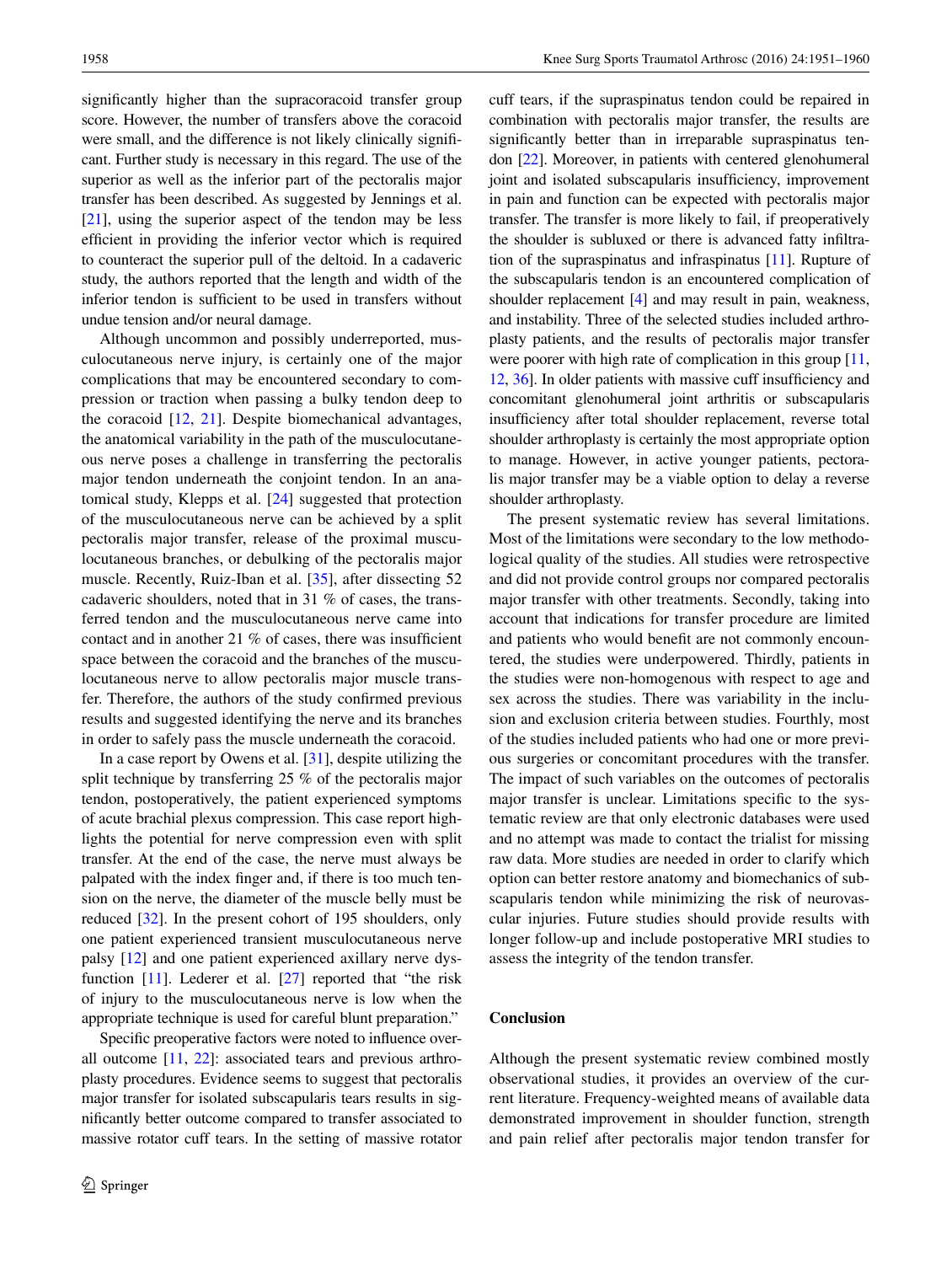irreparable subscapularis tears. Despite theoretical risks, musculocutaneous nerve injury is rare and subcoracoid pectoralis major transfer result in better clinical outcomes.

**Conflict of interest** Authors declare that they have no relevant conflict of interest in connection with the submitted article.

# **References**

- 1. Adams CR, Brady PC, Koo SS, Narbona P, Arrigoni P, Karnes GJ, Burkhart SS (2012) A systematic approach for diagnosing subscapularis tendon tears with preoperative magnetic resonance imaging scans. Arthroscopy 28:1592–1600
- 2. Adams CR, Schoolfield JD, Burkhart SS (2010) Accuracy of preoperative magnetic resonance imaging in predicting a subscapularis tendon tear based on arthroscopy. Arthroscopy 26:1427–1433
- 3. Bartl C, Salzmann GM, Seppel G, Eichhorn S, Holzapfel K, Wortler K, Imhoff AB (2011) Subscapularis function and structural integrity after arthroscopic repair of isolated subscapularis tears. Am J Sports Med 39:1255–1262
- 4. Boileau P, Sinnerton RJ, Chuinard C, Walch G (2006) Arthroplasty of the shoulder. J Bone Joint Surg Br 88:562–575
- 5. Burkhart SS (1991) Arthroscopic treatment of massive rotator cuff tears. Clinical results and biomechanical rationale. Clin Orthop Relat Res 267:45–56
- 6. Cofield RH, Parvizi J, Hoffmeyer PJ, Lanzer WL, Ilstrup DM, Rowland CM (2001) Surgical repair of chronic rotator cuff tears. A prospective long-term study. J Bone Joint Surg Am 83-A:71–77
- 7. Coleman BD, Khan KM, Maffulli N, Cook JL, Wark JD (2000) Studies of surgical outcome after patellar tendinopathy: clinical significance of methodological deficiencies and guidelines for future studies. Victorian Institute of Sport Tendon Study Group. Scand J Med Sci Sports 10:2–11
- 8. Constant CR, Gerber C, Emery RJ, Sojbjerg JO, Gohlke F, Boileau P (2008) A review of the Constant score: modifications and guidelines for its use. J Shoulder Elbow Surg 17:355–361
- 9. Constant CR, Murley AH (1987) A clinical method of functional assessment of the shoulder. Clin Orthop Relat Res 214:160–164
- 10. Elhassan B, Christensen TJ, Wagner ER (2014) Feasibility of latissimus and teres major transfer to reconstruct irreparable subscapularis tendon tear: an anatomic study. J Shoulder Elbow Surg 23:492–499
- 11. Elhassan B, Ozbaydar M, Massimini D, Diller D, Higgins L, Warner JJ (2008) Transfer of pectoralis major for the treatment of irreparable tears of subscapularis: does it work? J Bone Joint Surg Br 90:1059–1065
- 12. Galatz LM, Connor PM, Calfee RP, Hsu JC, Yamaguchi K (2003) Pectoralis major transfer for anterior-superior subluxation in massive rotator cuff insufficiency. J Shoulder Elbow Surg 12:1–5
- 13. Gavriilidis I, Kircher J, Magosch P, Lichtenberg S, Habermeyer P (2010) Pectoralis major transfer for the treatment of irreparable anterosuperior rotator cuff tears. Int Orthop 34:689–694
- 14. Gerber C, Hersche O, Farron A (1996) Isolated rupture of the subscapularis tendon. J Bone Joint Surg Am 78:1015–1023
- 15. Godfrey J, Hamman R, Lowenstein S, Briggs K, Kocher M (2007) Reliability, validity, and responsiveness of the simple shoulder test: psychometric properties by age and injury type. J Shoulder Elbow Surg 16:260–267
- 16. Goutallier D, De Abreu L, Postel JM, Le Guilloux P, Radier C, Zilber S (2011) Is the trapezius transfer a useful treatment option for irreparable tears of the subscapularis? Orthop Traumatol Surg Res 97:719–725
- 17. Griesser MJ, Harris JD, Campbell JE, Jones GL (2011) Adhesive capsulitis of the shoulder: a systematic review of the effectiveness of intra-articular corticosteroid injections. J Bone Joint Surg Am 93:1727–1733
- 18. Hackl W, Wambacher M, Kralinger F, Smekal V (2007) Pectoralis major transfer in the treatment of chronic subscapularis insufficiency. Oper Orthop Traumatol 19:433–441
- 19. Harris JD, Siston RA, Pan X, Flanigan DC (2010) Autologous chondrocyte implantation: a systematic review. J Bone Joint Surg Am 92:2220–2233
- 20. Ide J, Tokiyoshi A, Hirose J, Mizuta H (2007) Arthroscopic repair of traumatic combined rotator cuff tears involving the subscapularis tendon. J Bone Joint Surg Am 89:2378–2388
- 21. Jennings GJ, Keereweer S, Buijze GA, De Beer J, DuToit D (2007) Transfer of segmentally split pectoralis major for the treatment of irreparable rupture of the subscapularis tendon. J Shoulder Elbow Surg 16:837–842
- 22. Jost B, Puskas GJ, Lustenberger A, Gerber C (2003) Outcome of pectoralis major transfer for the treatment of irreparable subscapularis tears. J Bone Joint Surg Am 85-A:1944–1951
- 23. Jost B, Pfirrmann CW, Gerber C, Switzerland Z (2000) Clinical outcome after structural failure of rotator cuff repairs. J Bone Joint Surg Am 82:304–314
- 24. Klepps SJ, Goldfarb C, Flatow E, Galatz LM, Yamaguchi K (2001) Anatomic evaluation of the subcoracoid pectoralis major transfer in human cadavers. J Shoulder Elbow Surg 10:453–459
- 25. Konrad GG, Sudkamp NP, Kreuz PC, Jolly JT, McMahon PJ, Debski RE (2007) Pectoralis major tendon transfers above or underneath the conjoint tendon in subscapularis-deficient shoulders. An in vitro biomechanical analysis. J Bone Joint Surg Am 89:2477–2484
- 26. Lanz U, Fullick R, Bongiorno V, Saintmard B, Campens C, Lafosse L (2013) Arthroscopic repair of large subscapularis tendon tears: 2- to 4-year clinical and radiographic outcomes. Arthroscopy 29:1471–1478
- 27. Lederer S, Auffarth A, Bogner R, Tauber M, Mayer M, Karpik S, Matis N, Resch H (2011) Magnetic resonance imaging-controlled results of the pectoralis major tendon transfer for irreparable anterosuperior rotator cuff tears performed with standard and modified fixation techniques. J Shoulder Elbow Surg 20:1155–1162
- 28. Mall NA, Chahal J, Heard WM, Bach BR Jr, Bush-Joseph CA, Romeo AA, Verma NN (2012) Outcomes of arthroscopic and open surgical repair of isolated subscapularis tendon tears. Arthroscopy 28:1306–1314
- 29. Moher D, Liberati A, Tetzlaff J, Altman DG, PRISMA Group (2010) Preferred reporting items for systematic reviews and meta-analyses: the PRISMA statement. Int J Surg 8:336–341
- 30. Omid R, Lee B (2013) Tendon transfers for irreparable rotator cuff tears. J Am Acad Orthop Surg 21:492–501
- 31. Owens BD, Nelson BJ, Taylor DC (2008) Acute brachial plexus compression after pectoralis major transfer for subscapularis insufficiency. Am J Sports Med 36:173–175
- 32. Resch H, Povacz P, Ritter E, Matschi W (2000) Transfer of the pectoralis major muscle for the treatment of irreparable rupture of the subscapularis tendon. J Bone Joint Surg Am 82:372–382
- 33. Richards RR, An KN, Bigliani LU, Friedman RJ, Gartsman GM, Gristina AG, Iannotti JP, Mow VC, Sidles JA, Zuckerman JD (1994) A standardized method for the assessment of shoulder function. J Shoulder Elbow Surg 3:347–352
- 34. Robertson CM, Chen CT, Shindle MK, Cordasco FA, Rodeo SA, Warren RF (2012) Failed healing of rotator cuff repair correlates with altered collagenase and gelatinase in supraspinatus and subscapularis tendons. Am J Sports Med 40:1993–2001
- 35. Ruiz-Iban MA, Murillo-Gonzalez JA, Diaz-Heredia J, Avila-Lafuente JL, Cuellar R (2013) Pectoralis major transfer for